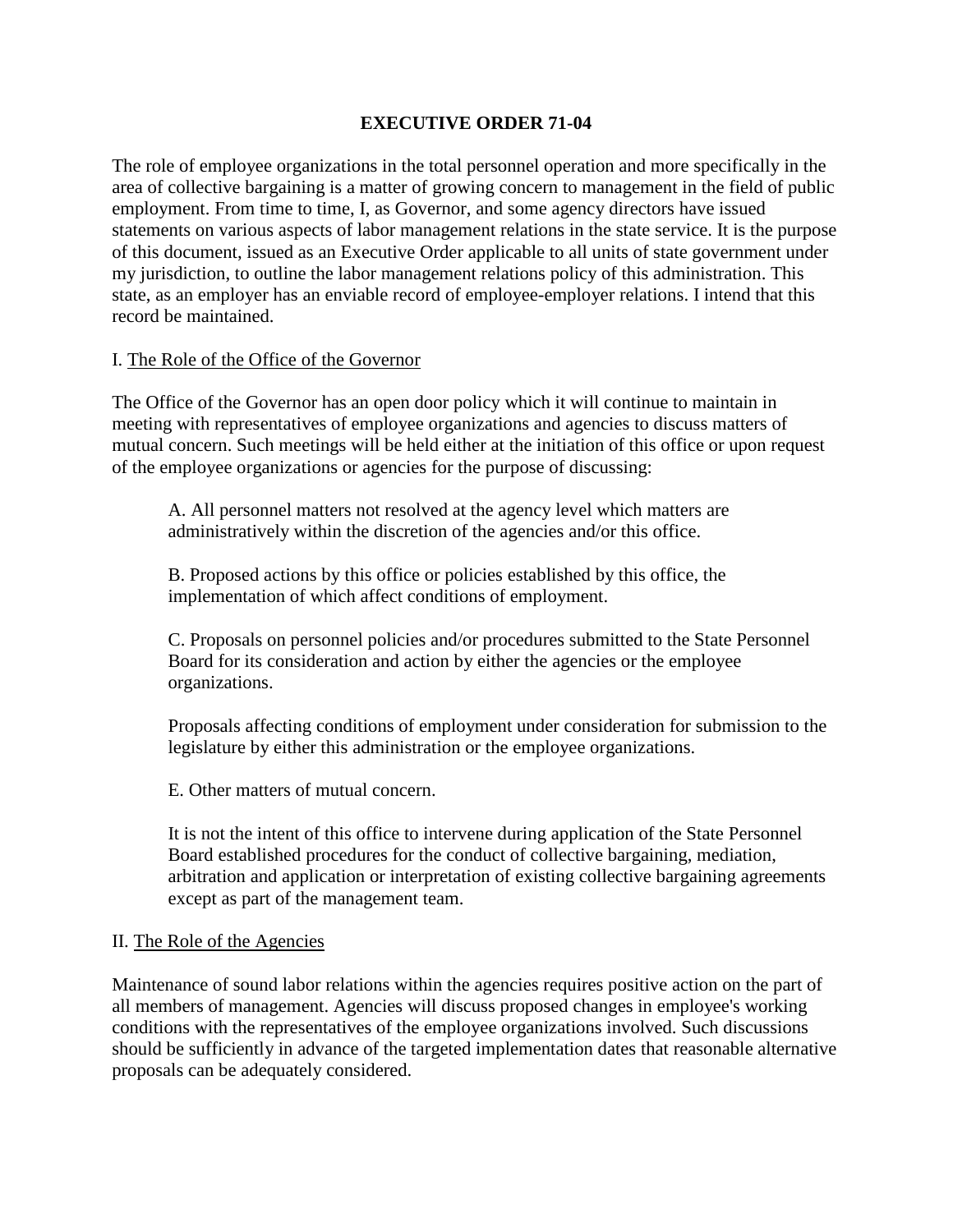It is my belief that rigorous adherence to this policy is not only required by considerations of fair and equitable treatment, but also provides a significant assist tot he achievement of the overall program objectives of the agencies.

It is essential that maximum communication be maintained at all times between agency heads, their authorized representatives, and the employees and their authorized representatives. To facilitate this, management representatives should at all reasonable times hold themselves available for this purpose and shall take positive steps to insure the right of employees and/or their authorized representatives to met with management representatives without obstructions and delay.

## III. Rights of Employees and Role of Employee Organizations

As a supplement to the Civil Service Law and the Rules of the Personnel Board adopted thereunder guaranteeing employees the right to organize and designate representatives of their own choosing, free from any direct or indirect interference from management and providing for the establishment of specific bargaining units for formal collective bargaining purposes, employees shall have the right to be represented at all levels by appropriate employee organizations on any matters affecting their conditions of employment.

Designated employee organization representatives shall be afforded every opportunity to carry out this function in a timely fashion with no unreasonable restrictions.

The language of this section is in no way intended to change or modify existing Personnel Board rules relative to supervisors nor to change or restrict in any way the functions of the Personnel Board.

# IV. Job Safety

The state as an employer, shall conform to the same requirements in the area of job safety as the state, in its enforcement capacity, requires of private industry and other governmental jurisdictions. Safety standards adopted by the Department of Labor and Industries shall be adhered to wherever applicable. Each agency, working with employees and appropriate employee organizations, in keeping with Washington Safety Standards shall provide the necessary mechanism to insure its compliance with appropriate standards and the effective monitoring of such compliance.

## V. Concluding Statement

It is my conviction that employee organizations operating in the best interest of the employees they represent and in the interest of the public can do much to assist state government through the establishment of a proper basis of mutual respect, cooperation and exchange of ideas. I do not believe that the state as an employer can afford to keep the representatives of public employees solely at arms length--dealing with them only in terms of collective bargaining when we technically get tot he bargaining table. Management must avoid the development of situations